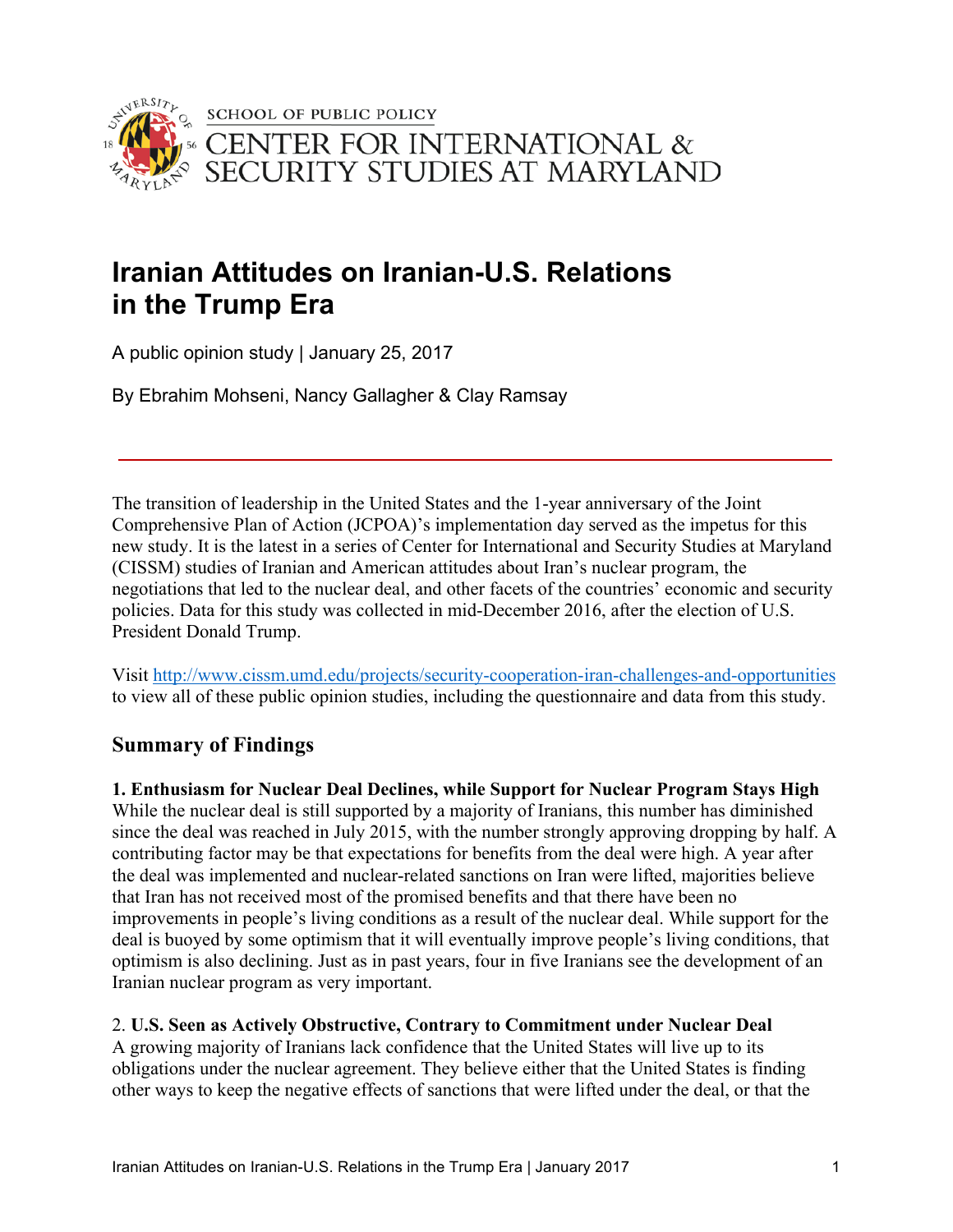United States has not even lifted the sanctions it was supposed to lift. A growing majority also believes that contrary to the terms of the agreement, the United States is trying to prevent other countries from normalizing their trade and economic relations with Iran. Two thirds say Iran's relations with the United States have not improved as a result of the nuclear deal. A plurality thinks that the agreement for Iran to purchase passenger airplanes from the United States is likely to have little impact on Iran's economy.

### **3. Little Appetite for Renegotiating the Nuclear Deal**

Iranians expect President Trump to be more hostile toward Iran than was President Obama. Seven in ten Iranians believe it is likely that President Trump may decide not to abide by the terms of the nuclear agreement. In such an event, a plurality thinks that Iran should retaliate by restarting the aspects of its nuclear program that it has agreed to suspend under the deal, though 4 in 10 disagree.

There is no appetite among Iranians for renegotiating the agreement. Large majorities say that Iran should refuse to increase the duration of the special nuclear limits it accepted under the JCPOA or terminate its nuclear enrichment program, even if offered more sanctions relief in return.

## **4. Strong Support for Fighting ISIS, but Not for Collaborating with the U.S.**

Iranians continue to support their government helping groups that are fighting ISIS. Yet, a bare majority continues to oppose Iran and the United States collaborating with one another to help the government of Iraq counter ISIS.

### 5**. Views of P5+1 Countries**

Majorities regard Russia, China, and Germany (half of the P5+1 countries) favorably, yet France, Britain, and especially the United States (the other half) are viewed unfavorably. Six in ten believe that most of the P5+1 countries, except for the United States, will fulfill their obligations under the JCPOA. Views toward all Western powers involved in the negotiations are now less positive than they were six months ago. Views toward the UN are roughly divided, and a majority continues to think that it possible for Islam and the West to find common ground.

### **6. Rouhani Losing Popularity as the 2017 Presidential Elections Approach**

While Rouhani is still favored in the 2017 presidential elections, his support has dropped below half. Tehran's current conservative mayor, Mohammad Bagher Ghalibaf, who is regarded as the main contender, is in an improved position: the gap between him and Rouhani has narrowed by seven points since June 2016.

A large but diminishing majority say they have a favorable view of Rouhani, with the number having *very favorable* opinions dropping by more than half since the nuclear deal was reached.

Besides diminishing enthusiasm about the nuclear agreement, which is regarded as Rouhani's most important accomplishment in office, perceptions about the economy are also harming Rouhani's popularity. Six in ten say the economy is bad and, for the first time since Rouhani took office, a majority says it is getting worse. An overwhelming majority want Iran's next president to focus on reducing unemployment and fixing Iran's economy.